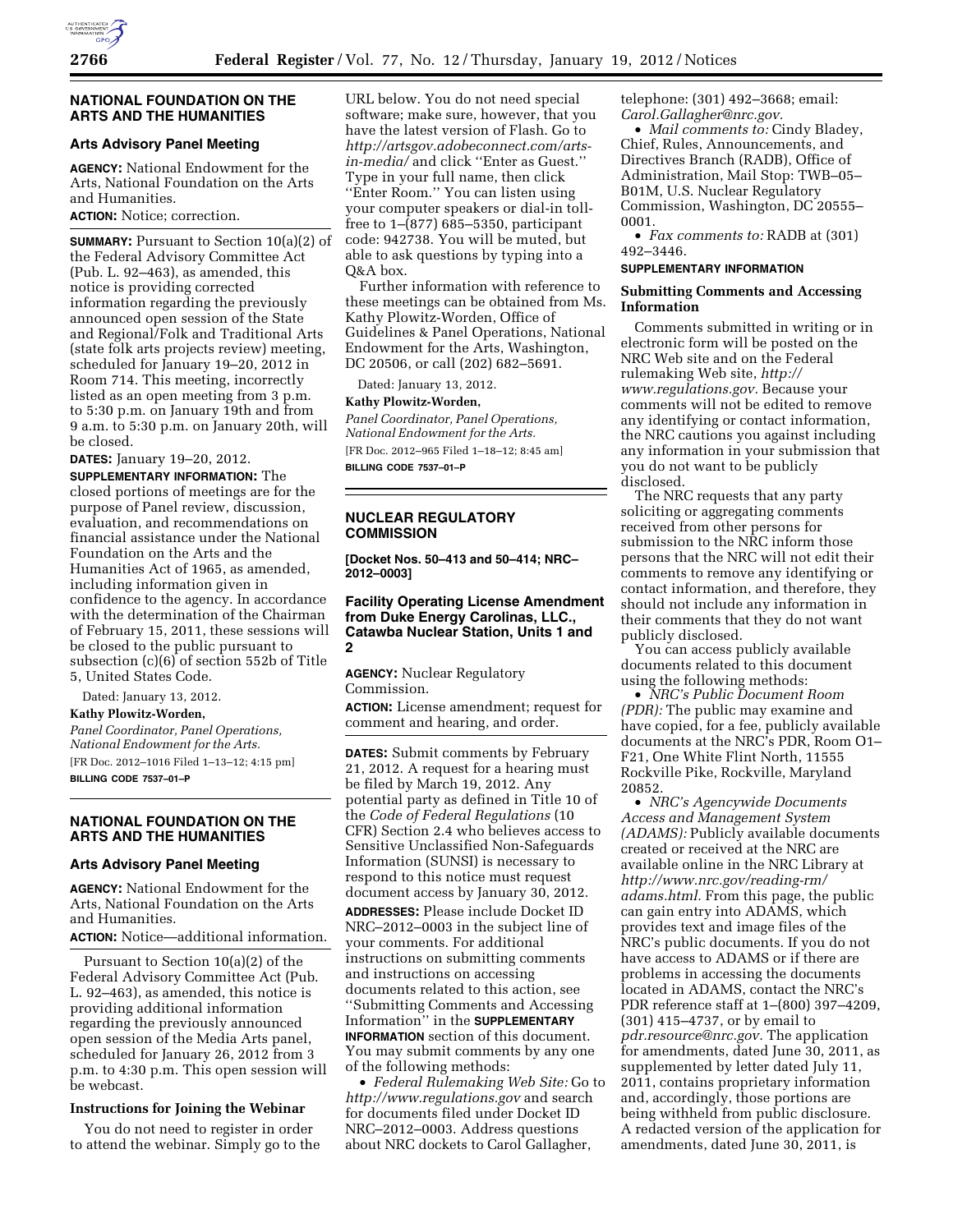available electronically under ADAMS Accession No. ML11188A108. A redacted version of the July 11, 2011, supplement is available electronically under ADAMS Accession No. ML11195A067.

• *Federal Rulemaking Web Site:*  Public comments and supporting materials related to this notice can be found at *<http://www.regulations.gov>* by searching on Docket ID NRC–2012– 0003.

**FOR FURTHER INFORMATION CONTACT:** John F. Stang, Project Manager, Plant Licensing Branch 2–1, Division of Operating Reactor Licensing, Office of Nuclear Reactor Regulation, U.S. Nuclear Regulatory Commission, Washington, DC 20555–0001; telephone: (301) 415–1345; email: *[John.Stang@nrc.gov.](mailto:John.Stang@nrc.gov)* 

#### **I. Introduction**

The U.S. Nuclear Regulatory Commission (NRC or the Commission) is considering issuance of amendments to Renewed Facility Operating Licenses NPF–35 and NPF–52 issued to Duke Energy Carolinas, LLC (the licensee), for operation of the Catawba Nuclear Station, Units 1 and 2, located in York County, South Carolina.

The proposed amendment would revise the Technical Specifications (TS) to accomplish the following objectives:

• Permanently exclude portions of a steam generator (SG) tube below the top of the SG tubesheet from periodic SG tube inspections and plugging,

• Permanently reduce the primary to secondary leakage limit, and

• Permanently implement reporting requirement changes that had been previously established on a one-cycle basis.

Before issuance of the proposed license amendment, the Commission will have made findings required by the Atomic Energy Act of 1954, as amended (the Act), and the Commission's regulations.

The Commission has made a proposed determination that the amendment request involves no significant hazards consideration. Under the Commission's regulations in 10 CFR 50.92, this means that operation of the facility in accordance with the proposed amendment would not (1) involve a significant increase in the probability or consequences of an accident previously evaluated; (2) create the possibility of a new or different kind of accident from any accident previously evaluated; or (3) involve a significant reduction in a margin of safety. As required by 10 CFR 50.91(a), the licensee has provided its analysis of the issue of no significant

hazards consideration, which is presented below:

*Criterion 1:* 

Does the proposed amendment involve a significant increase in the probability or consequences of an accident previously evaluated?

*Response:* No.

The proposed changes to TS 3.4.13, TS 5.5.9, and TS 5.6.8 have no significant effect upon accident probabilities or consequences. Of the various accidents previously evaluated, the following are limiting with respect to the proposed changes as discussed in this amendment request:

• SG Tube Rupture evaluation

• Steam Line Break/Feed Line Break evaluation

• Locked Rotor evaluation

• Control Rod Ejection evaluation Loss of Coolant Accident conditions cause a compressive axial load to act on the tube. Therefore, since this accident tends to force the tube into the tubesheet rather than pull it out, it is not a factor in this amendment request. Another faulted load consideration is a Safe Shutdown Earthquake; however, the seismic analysis of Model D5 SGs (the SGs at Catawba) has shown that axial loading of the tubes is negligible during this event. At normal operating pressures, leakage from Primary Water Stress Corrosion Cracking (PWSCC) below 14.01 inches from the top of the tubesheet is limited by both the tube-totubesheet crevice and the limited crack opening permitted by the tubesheet constraint. Consequently, negligible normal operating leakage is expected from cracks within the tubesheet region. For the SG Tube Rupture event, tube rupture is precluded for cracks in the hydraulic expansion region due to the constraint provided by the tubesheet. Therefore, the margin against tube burst/ pullout is maintained during normal and postulated accident conditions and the proposed change does not result in a significant increase in the probability of a tube rupture. SG Tube Rupture consequences are not affected by the primary to secondary leakage flow during the event, as primary to secondary leakage flow through a postulated tube that has been pulled out of the tubesheet is essentially equivalent to that from a severed tube. Therefore, the proposed change does not result in a significant increase in the consequences of a tube rupture.

The probability of a Steam Line Break/Feed Line Break, Locked Rotor, and Control Rod Ejection are not affected by the potential failure of a SG tube, as the failure of a tube is not an initiator for any of these events. In the supporting Westinghouse analyses, leakage is modeled as flow through a porous medium via the use of the Darcy equation. The leakage model is used to develop a relationship between operational leakage and leakage at accident conditions that is based on differential pressure across the tubesheet and the viscosity of the fluid. A leak rate ratio was developed to relate the leakage at operating conditions to leakage at accident conditions. The fluid viscosity is based on fluid temperature and it has been shown that for the most limiting accident, the fluid temperature does not exceed the normal operating temperature.

Therefore, the viscosity ratio is assumed to be 1.0 and the leak rate ratio is a function of the ratio of the accident differential pressure and the normal operating differential pressure.

The leakage factor of 3.27 for Catawba Unit 2 for a postulated Steam Line Break/Feed Line Break has been calculated as shown in the supporting Westinghouse analyses. Therefore, Catawba Unit 2 will apply a factor of 3.27 to the normal operating leakage associated with the tubesheet expansion region in the Condition Monitoring assessment and Operational Assessment. Through application of the limited tubesheet inspection scope, the proposed operating leakage limit provides assurance that excessive leakage (i.e., greater than accident analysis assumptions) will not occur. No leakage factor will be applied to the Locked Rotor or Control Rod Ejection due to their short duration, since the calculated leak rate ratio is less than 1.0.

Therefore, the proposed change does not result in a significant increase in the consequences of these accidents.

For the Condition Monitoring assessment, the component of leakage from the prior cycle from below the  $H^*$  distance will be multiplied by a factor of 3.27 and added to the total leakage from any other source and compared to the allowable accident induced leakage limit. For the Operational Assessment, the difference in the leakage between the allowable leakage and the accident induced leakage from sources other than the tubesheet expansion region will be divided by 3.27 and compared to the observed operational leakage.

Based on the above, the performance criteria of NEI 97–06 and Regulatory Guide (RG) 1.121 continue to be met and the proposed change does not involve a significant increase in the probability or consequences of an accident previously evaluated.

#### *Criterion 2:*

Does the proposed amendment create the possibility of a new or different kind of accident from any accident previously evaluated?

#### *Response:* No.

The proposed changes to TS 3.4.13, TS 5.5.9, and TS 5.6.8 do not introduce any changes or mechanisms that create the possibility of a new or different kind of accident. Tube bundle integrity is expected to be maintained for all plant conditions upon implementation of the permanent alternate repair criteria. The proposed change does not introduce any new equipment or any change to existing equipment. No new effects on existing equipment are created nor are any new malfunctions introduced.

Therefore, based on the above evaluation, the proposed change does not create the possibility of a new or different kind of accident from any accident previously evaluated.

#### *Criterion 3:*

Does the proposed amendment involve a significant reduction in a margin of safety? *Response:* No.

The proposed changes to TS 3.4.13, TS 5.5.9, and TS 5.6.8 maintain the required structural margins of the SG tubes for both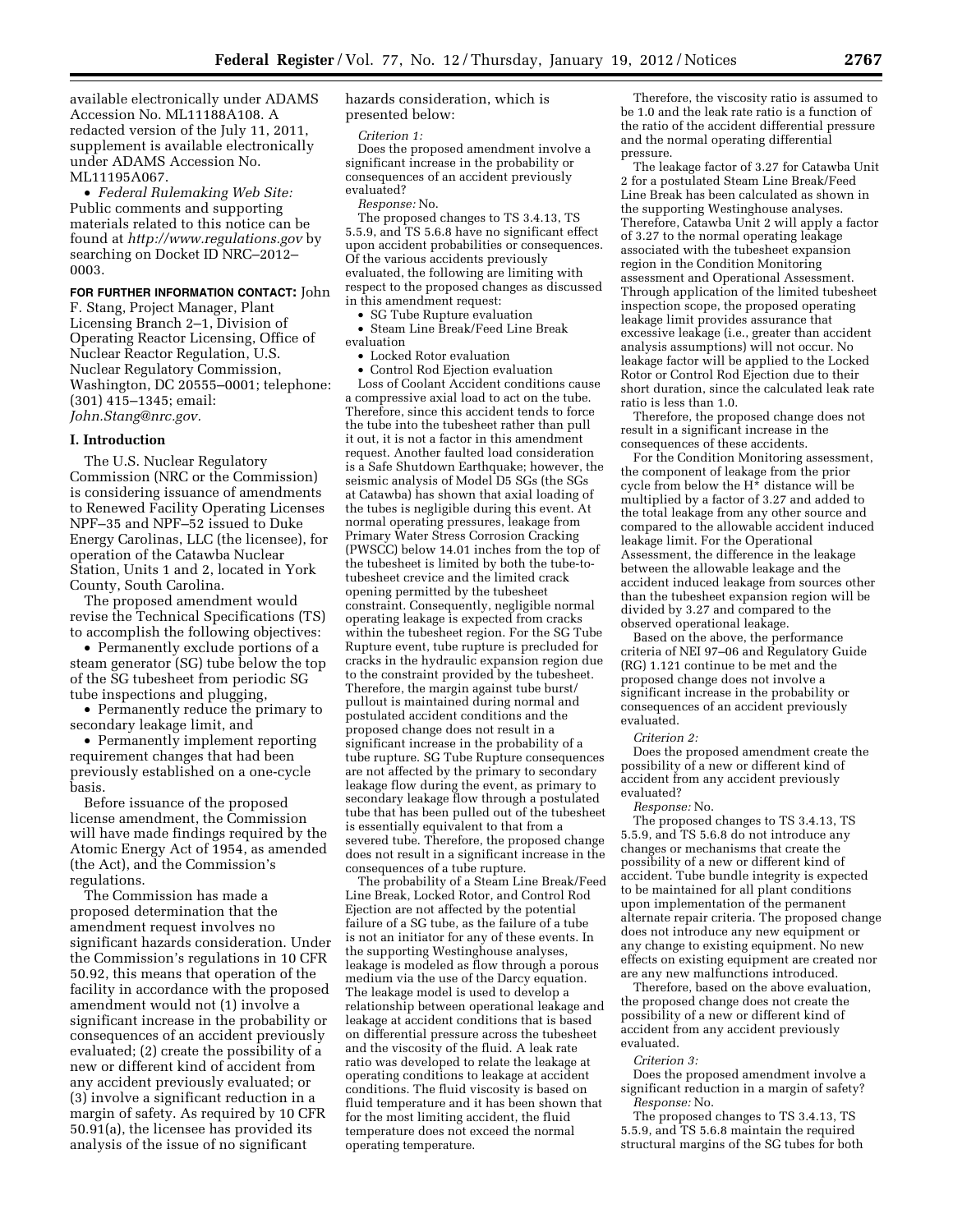normal and accident conditions. NEI 97–06 and RG 1.121 are used as the basis in the development of the limited tubesheet inspection depth methodology for determining that SG tube integrity considerations are maintained within acceptable limits. RG 1.121 describes a method acceptable to the NRC staff for meeting GDC 14, 15, 31, and 32 by reducing the probability and consequences of a SG Tube Rupture. RG 1.121 concludes that by determining the limiting safe conditions for tube wall degradation, the probability and consequences of a SG Tube Rupture are reduced. This RG uses safety factors on loads for tube burst that are consistent with the requirements of Section III of the American Society of Mechanical Engineers (ASME) Code.

For axially oriented cracking located within the tubesheet, tube burst is precluded due to the presence of the tubesheet. For circumferentially oriented cracking, the supporting Westinghouse analyses defines a length of degradation-free expanded tubing that provides the necessary resistance to tube pullout due to the pressure induced forces, with applicable safety factors applied. Application of the limited hot and cold leg tubesheet inspection criteria will preclude unacceptable primary to secondary leakage during all plant conditions. The methodology for determining leakage as described in the supporting Westinghouse analyses shows that significant margin exists between an acceptable level of leakage during normal operating conditions that ensures meeting the accident induced leakage assumption and the TS leakage limit. Based on the above, it is concluded that the proposed change does not result in any reduction of margin with respect to plant safety as defined in the Updated Final Safety Analysis Report (UFSAR) or Bases of the plant TS.

Based on the above, Duke Energy concludes that the proposed amendment does not involve a significant hazards consideration under the standards set forth in 10 CFR 50.92(c), and, accordingly, a finding of no significant hazards consideration is justified.

The NRC staff has reviewed the licensee's analysis and, based on this review, it appears that the three standards of 10 CFR 50.92(c) are satisfied. Therefore, the NRC staff proposes to determine that the amendment request involves no significant hazards consideration.

The Commission is seeking public comments on this proposed determination. Any comments received by February 21, 2012 will be considered in making any final determination. You may submit comments using any of the methods discussed in the **ADDRESSES** section of this document.

Normally, the Commission will not issue the amendment until the expiration of 60 days after the date of publication of this notice. The Commission may issue the license amendment before expiration of the 60-

day period provided that its final determination is that the amendment involves no significant hazards consideration. In addition, the Commission may issue the amendment prior to the expiration of the 30-day comment period should circumstances change during the 30-day comment period such that failure to act in a timely way would result, for example, in derating or shutdown of the facility. Should the Commission take action prior to the expiration of either the comment period or the notice period, it will publish in the **Federal Register** a notice of issuance. Should the Commission make a final No Significant Hazards Consideration Determination, any hearing will take place after issuance. The Commission expects that the need to take this action will occur very infrequently.

# **II. Opportunity To Request a Hearing; Petitions for Leave To Intervene**

Requirements for hearing requests and petitions for leave to intervene are found in 10 CFR 2.309, ''Hearing requests, Petitions to intervene, Requirements for standing, and Contentions.'' Interested persons should consult 10 FR 2.309, which is available at the NRC's Public Document Room (PDR), Room O1–F21, One White Flint North, 11555 Rockville Pike, Rockville, MD 20852. You may also call the PDR at 1–(800) 397–4209 or (301) 415–4737. The NRC regulations are also accessible online in the NRC Library at *[http://](http://www.nrc.gov/reading-rm/adams.html)  [www.nrc.gov/reading-rm/adams.html.](http://www.nrc.gov/reading-rm/adams.html)* 

Any person whose interest may be affected by this proceeding and who wishes to participate as a party in the proceeding must file a written petition for leave to intervene. As required by 10 CFR 2.309, a petition for leave to intervene shall set forth with particularity the interest of the requestor/petitioner in the proceeding and how that interest may be affected by the results of the proceeding. The petition must provide the name, address, and telephone number of the requestor or petitioner and specifically explain the reasons why the intervention should be permitted with particular reference to the following factors: (1) The nature of the requestor's/ petitioner's right under the Act to be made a party to the proceeding; (2) the nature and extent of the requestor's/ petitioner's property, financial, or other interest in the proceeding; and (3) the possible effect of any decision or order which may be entered in the proceeding on the requestor's/petitioner's interest. The petition must also identify the specific contentions which the

requestor/petitioner seeks to have litigated at the proceeding.

A petition for leave to intervene must also include a specification of the contentions that the petitioner seeks to have litigated in the hearing. For each contention, the requestor/petitioner must provide a specific statement of the issue of law or fact to be raised or controverted, as well as a brief explanation of the basis for the contention. Additionally, the requestor/ petitioner must demonstrate that the issue raised by each contention is within the scope of the proceeding and is material to the findings the NRC must make to support the granting of a license amendment in response to the application. The petition must include a concise statement of the alleged facts or expert opinions which support the position of the requestor/petitioner and on which the requestor/petitioner intends to rely at hearing, together with references to the specific sources and documents on which the requestor/ petitioner intends to rely. Finally, the petition must provide sufficient information to show that a genuine dispute exists with the applicant on a material issue of law or fact, including references to specific portions of the application for amendment that the requestor/petitioner disputes and the supporting reasons for each dispute, or, if the requestor/petitioner believes that the application for amendment fails to contain information on a relevant matter as required by law, the identification of each failure and the supporting reasons for the requestor's/petitioner's belief. Each contention must be one which, if proven, would entitle the requestor/ petitioner to relief.

Those permitted to intervene become parties to the proceeding, subject to any limitations in the order granting leave to intervene, and have the opportunity to participate fully in the conduct of the hearing with respect to resolution of that person's admitted contentions, including the opportunity to present evidence and to submit a crossexamination plan for cross-examination of witnesses, consistent with NRC regulations, policies, and procedures. The Atomic Safety and Licensing Board (the Licensing Board) will set the time and place for any prehearing conferences and evidentiary hearings, and the appropriate notices will be provided.

Non-timely petitions for leave to intervene and contentions, amended petitions, and supplemental petitions will not be entertained absent a determination by the Commission, the Licensing Board or a presiding officer that the petition should be granted and/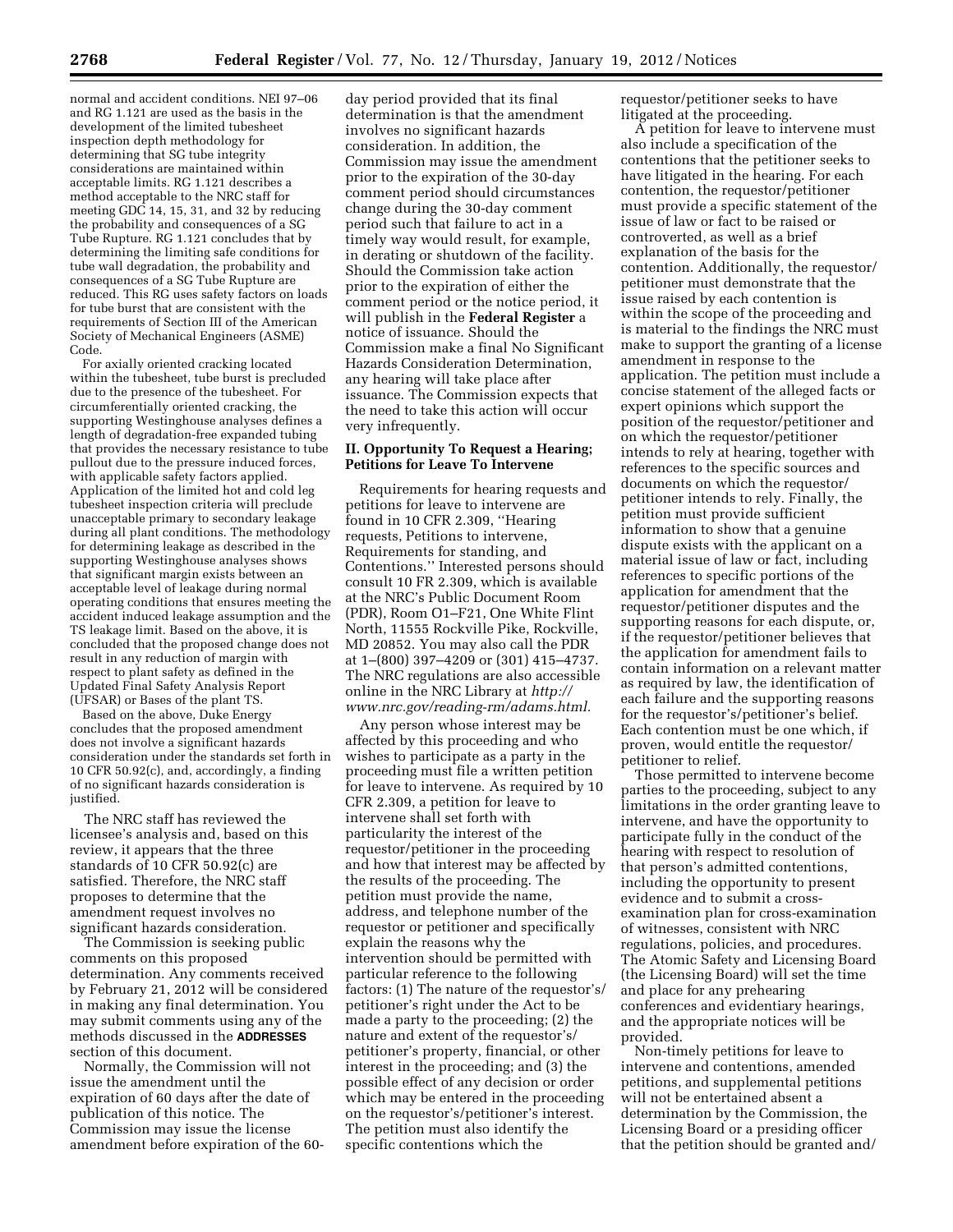or the contentions should be admitted based upon a balancing of the factors specified in 10 CFR  $2.309(c)(1)(i)$ –(viii).

A State, county, municipality, Federally-recognized Indian tribe, or agencies thereof, may submit a petition to the Commission to participate as a party under 10 CFR 2.309(d)(2). The petition should state the nature and extent of the petitioner's interest in the proceeding. The petition should be submitted to the Commission by March 19, 2012. The petition must be filed in accordance with the filing instructions in Section III of this document, and should meet the requirements for petitions for leave to intervene set forth in this section, except that State and Federally-recognized Indian tribes do not need to address the standing requirements in 10 CFR 2.309(d)(1) if the facility is located within its boundaries. The entities listed above could also seek to participate in a hearing as a nonparty pursuant to 10 CFR 2.315(c).

Any person who does not wish, or is not qualified, to become a party to this proceeding may request permission to make a limited appearance pursuant to the provisions of 10 CFR 2.315(a). A person making a limited appearance may make an oral or written statement of position on the issues, but may not otherwise participate in the proceeding. A limited appearance may be made at any session of the hearing or at any prehearing conference, subject to such limits and conditions as may be imposed by the Licensing Board. Persons desiring to make a limited appearance are requested to inform the Secretary of the Commission by March 19, 2012.

If a hearing is requested, the Commission will make a final determination on the issue of no significant hazards consideration. The final determination will serve to decide when the hearing is held. If the final determination is that the amendment request involves no significant hazards consideration, the Commission may issue the amendment and make it immediately effective, notwithstanding the request for a hearing. Any hearing held would take place after issuance of the amendment. If the final determination is that the amendment request involves a significant hazards consideration, then any hearing held would take place before the issuance of any amendment.

#### **III. Electronic Submissions (E-Filing)**

All documents filed in NRC adjudicatory proceedings, including a request for hearing, a petition for leave to intervene, any motion or other

document filed in the proceeding prior to the submission of a request for hearing or petition to intervene, and documents filed by interested governmental entities participating under 10 CFR 2.315(c), must be filed in accordance with the NRC E-Filing rule (72 FR 49139, August 28, 2007). The E-Filing process requires participants to submit and serve all adjudicatory documents over the Internet, or in some cases to mail copies on electronic storage media. Participants may not submit paper copies of their filings unless they seek an exemption in accordance with the procedures described below.

To comply with the procedural requirements of E-Filing, at least 10 days prior to the filing deadline, the participant should contact the Office of the Secretary by email at *[hearing.docket@nrc.gov,](mailto:hearing.docket@nrc.gov)* or by telephone at (301) 415–1677, to request (1) a digital identification (ID) certificate, which allows the participant (or its counsel or representative) to digitally sign documents and access the E-Submittal server for any proceeding in which it is participating; and (2) advise the Secretary that the participant will be submitting a request or petition for hearing (even in instances in which the participant, or its counsel or representative, already holds an NRCissued digital ID certificate). Based upon this information, the Secretary will establish an electronic docket for the hearing in this proceeding if the Secretary has not already established an electronic docket.

Information about applying for a digital ID certificate is available on the NRC's public Web site at *[http://](http://www.nrc.gov/site-help/e-submittals/apply-certificates.html) [www.nrc.gov/site-help/e-submittals/](http://www.nrc.gov/site-help/e-submittals/apply-certificates.html)  [apply-certificates.html](http://www.nrc.gov/site-help/e-submittals/apply-certificates.html)*. System requirements for accessing the E-Submittal server are detailed in the NRC's ''Guidance for Electronic Submission,'' which is available on the agency's public Web site at *[http://](http://www.nrc.gov/site-help/e-submittals.html)  [www.nrc.gov/site-help/e](http://www.nrc.gov/site-help/e-submittals.html)[submittals.html](http://www.nrc.gov/site-help/e-submittals.html)*. Participants may attempt to use other software not listed on the Web site, but should note that the NRC's E-Filing system does not support unlisted software, and the NRC Meta System Help Desk will not be able to offer assistance in using unlisted software.

If a participant is electronically submitting a document to the NRC in accordance with the E-Filing rule, the participant must file the document using the NRC's online, Web-based submission form. In order to serve documents through the Electronic Information Exchange System, users will be required to install a Web

browser plug-in from the NRC Web site. Further information on the Web-based submission form, including the installation of the Web browser plug-in, is available on the NRC's public Web site at *[http://www.nrc.gov/site-help/e](http://www.nrc.gov/site-help/e-submittals.html)[submittals.html](http://www.nrc.gov/site-help/e-submittals.html)*.

Once a participant has obtained a digital ID certificate and a docket has been created, the participant can then submit a request for hearing or petition for leave to intervene. Submissions should be in Portable Document Format (PDF) in accordance with NRC guidance available on the NRC public Web site at *[http://www.nrc.gov/site-help/e](http://www.nrc.gov/site-help/e-submittals.html)[submittals.html](http://www.nrc.gov/site-help/e-submittals.html)*. A filing is considered complete at the time the documents are submitted through the NRC's E-Filing system. To be timely, an electronic filing must be submitted to the E-Filing system no later than 11:59 p.m. Eastern Time on the due date. Upon receipt of a transmission, the E-Filing system time-stamps the document and sends the submitter an email notice confirming receipt of the document. The E-Filing system also distributes an email notice that provides access to the document to the NRC's Office of the General Counsel and any others who have advised the Office of the Secretary that they wish to participate in the proceeding, so that the filer need not serve the documents on those participants separately. Therefore, applicants and other participants (or their counsel or representative) must apply for and receive a digital ID certificate before a hearing request/ petition to intervene is filed so that they can obtain access to the document via the E-Filing system.

A person filing electronically using the agency's adjudicatory E-Filing system may seek assistance by contacting the NRC Meta System Help Desk through the ''Contact Us'' link located on the NRC Web site at *[http://](http://www.nrc.gov/site-help/e-submittals.html)  [www.nrc.gov/site-help/e](http://www.nrc.gov/site-help/e-submittals.html)[submittals.html,](http://www.nrc.gov/site-help/e-submittals.html)* by email at *[MSHD.Resource@nrc.gov,](mailto:MSHD.Resource@nrc.gov)* or by a tollfree call at 1–(866) 672–7640. The NRC Meta System Help Desk is available between 8 a.m. and 8 p.m., Eastern Time, Monday through Friday, excluding government holidays.

Participants who believe that they have a good cause for not submitting documents electronically must file an exemption request, in accordance with 10 CFR 2.302(g), with their initial paper filing requesting authorization to continue to submit documents in paper format. Such filings must be submitted by: (1) First-class mail addressed to the Office of the Secretary of the Commission, U.S. Nuclear Regulatory Commission, Washington, DC 20555–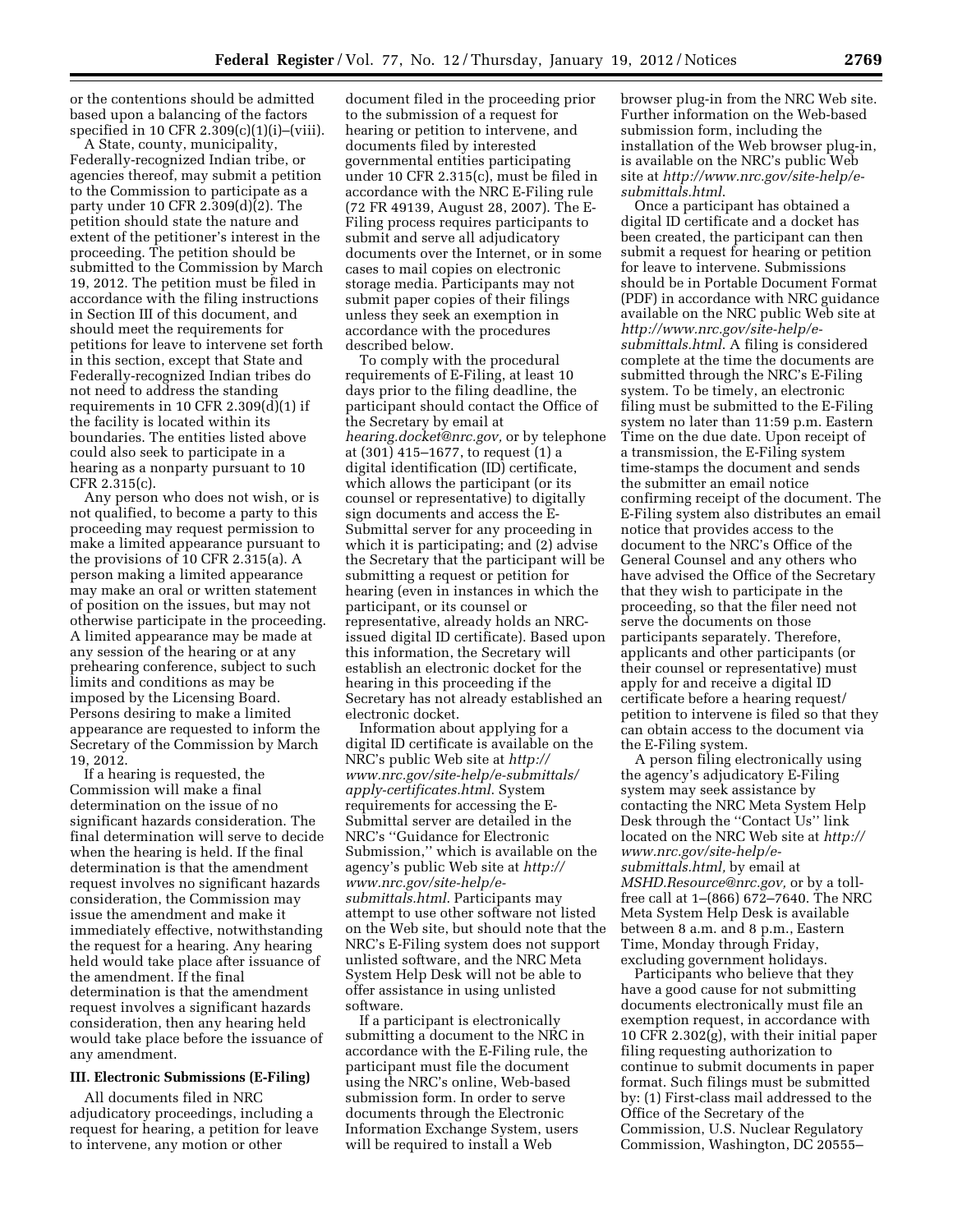0001, Attention: Rulemaking and Adjudications Staff; or (2) courier, express mail, or expedited delivery service to the Office of the Secretary, Sixteenth Floor, One White Flint North, 11555 Rockville Pike, Rockville, Maryland 20852, Attention: Rulemaking and Adjudications Staff. Participants filing a document in this manner are responsible for serving the document on all other participants. Filing is considered complete by first-class mail as of the time of deposit in the mail, or by courier, express mail, or expedited delivery service upon depositing the document with the provider of the service. A presiding officer, having granted an exemption request from using E-Filing, may require a participant or party to use E-Filing if the presiding officer subsequently determines that the reason for granting the exemption from use of E-Filing no longer exists.

Documents submitted in adjudicatory proceedings will appear in NRC's electronic hearing docket which is available to the public at *[http://](http://ehd1.nrc.gov/EHD/)  [ehd1.nrc.gov/EHD/](http://ehd1.nrc.gov/EHD/)*, unless excluded pursuant to an order of the Commission, or the presiding officer. Participants are requested not to include personal privacy information, such as social security numbers, home addresses, or home phone numbers in their filings, unless an NRC regulation or other law requires submission of such information. With respect to copyrighted works, except for limited excerpts that serve the purpose of the adjudicatory filings and would constitute a Fair Use application, participants are requested not to include copyrighted materials in their submission.

Petitions for leave to intervene must be filed no later than 60 days from January 19, 2012. Non-timely filings will not be entertained absent a determination by the presiding officer that the petition or request should be granted or the contentions should be admitted, based on a balancing of the factors specified in 10 CFR  $2.309(c)(1)(i)–(viii).$ 

*Attorney for licensee:* Lara S. Nichols, Associate General Counsel, Duke Energy Corporation, 526 South Church Street— EC07H, Charlotte, NC 28202.

## **Order Imposing Procedures for Access to Sensitive Unclassified Non-Safeguards Information for Contention Preparation**

A. This Order contains instructions regarding how potential parties to this proceeding may request access to documents containing Sensitive Unclassified Non-Safeguards Information (SUNSI).

B. Within 10 days after publication of this notice of hearing and opportunity to petition for leave to intervene, any potential party who believes access to SUNSI is necessary to respond to this notice may request such access. A ''potential party'' is any person who intends to participate as a party by demonstrating standing and filing an admissible contention under 10 CFR 2.309. Requests for access to SUNSI submitted later than 10 days after publication will not be considered absent a showing of good cause for the late filing, addressing why the request could not have been filed earlier.

C. The requestor shall submit a letter requesting permission to access SUNSI to the Office of the Secretary, U.S. Nuclear Regulatory Commission, Washington, DC 20555–0001, Attention: Rulemakings and Adjudications Staff, and provide a copy to the Associate General Counsel for Hearings, Enforcement and Administration, Office of the General Counsel, Washington, DC 20555–0001. The expedited delivery or courier mail address for both offices is: U.S. Nuclear Regulatory Commission, 11555 Rockville Pike, Rockville, Maryland 20852. The email address for the Office of the Secretary and the Office of the General Counsel are *[Hearing.Docket@nrc.gov](mailto:Hearing.Docket@nrc.gov)* and *[OGCmailcenter@nrc.gov,](mailto:OGCmailcenter@nrc.gov)* respectively.1 The request must include the following information:

(1) A description of the licensing action with a citation to this **Federal Register** notice;

(2) The name and address of the potential party and a description of the potential party's particularized interest that could be harmed by the action identified in C.(1); and

(3) The identity of the individual or entity requesting access to SUNSI and the requestor's basis for the need for the information in order to meaningfully participate in this adjudicatory proceeding. In particular, the request must explain why publicly-available versions of the information requested would not be sufficient to provide the basis and specificity for a proffered contention.

D. Based on an evaluation of the information submitted under paragraph C.(3) the NRC staff will determine within 10 days of receipt of the request whether:

(1) There is a reasonable basis to believe the petitioner is likely to

establish standing to participate in this NRC proceeding; and

(2) The requestor has established a legitimate need for access to SUNSI.

E. If the NRC staff determines that the requestor satisfies both D.(1) and D.(2) above, the NRC staff will notify the requestor in writing that access to SUNSI has been granted. The written notification will contain instructions on how the requestor may obtain copies of the requested documents, and any other conditions that may apply to access to those documents. These conditions may include, but are not limited to, the signing of a Non-Disclosure Agreement or Affidavit, or Protective Order 2 setting forth terms and conditions to prevent the unauthorized or inadvertent disclosure of SUNSI by each individual who will be granted access to SUNSI.

F. Filing of Contentions. Any contentions in these proceedings that are based upon the information received as a result of the request made for SUNSI must be filed by the requestor no later than 25 days after the requestor is granted access to that information. However, if more than 25 days remain between the date the petitioner is granted access to the information and the deadline for filing all other contentions (as established in the notice of hearing or opportunity for hearing), the petitioner may file its SUNSI contentions by that later deadline.

G. Review of Denials of Access. (1) If the request for access to SUNSI is denied by the NRC staff either after a determination on standing and need for access, or after a determination on trustworthiness and reliability, the NRC staff shall immediately notify the requestor in writing, briefly stating the reason or reasons for the denial.

(2) The requestor may challenge the NRC staff's adverse determination by filing a challenge within 5 days of receipt of that determination with: (a) The presiding officer designated in this proceeding; (b) if no presiding officer has been appointed, the Chief Administrative Judge, or if he or she is unavailable, another administrative judge, or an administrative law judge with jurisdiction pursuant to 10 CFR 2.318(a); or (c) if another officer has been designated to rule on information access issues, with that officer.

H. Review of Grants of Access. A party other than the requestor may challenge an NRC staff determination granting access to SUNSI whose release

<sup>1</sup>While a request for hearing or petition to intervene in this proceeding must comply with the filing requirements of the NRC's ''E-Filing Rule,'' the initial request to access SUNSI under these procedures should be submitted as described in this paragraph.

<sup>2</sup>Any motion for Protective Order or draft Non-Disclosure Affidavit or Agreement for SUNSI must be filed with the presiding officer or the Chief Administrative Judge if the presiding officer has not yet been designated, within 30 days of the deadline for the receipt of the written access request.